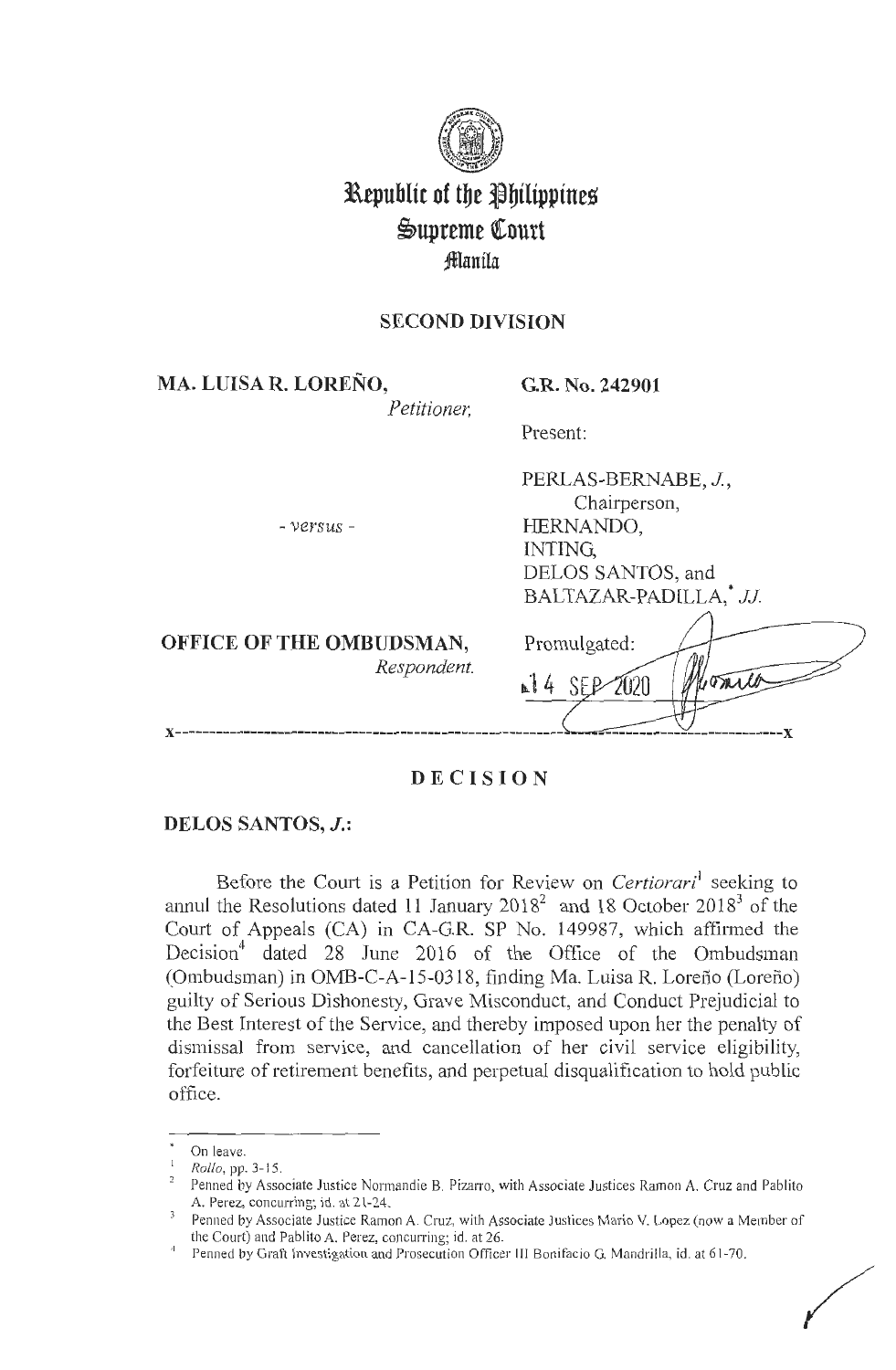#### **FACTS**

This case stemmed from a Complaint<sup>5</sup> filed by the Field Investigation Office I (FIO I) of the Ombudsman charging Lorefio with violation of Article 217 of the Revised Penal Code (RPC) and Section 3 (e) of Republic Act No. (RA) 3019,<sup>6</sup> Serious Dishonesty, Grave Misconduct, and Conduct Prejudicial to the Best Interest of the Service. It was alleged that Lorefio was a Teacher I assigned at Andres Bonifacio Integrated School (ABIS) in Mandaluyong City. On 12 January 2009, a team from the Commission on Audit (COA) of City Schools of Mandaluyong City submitted an Audit Observation Memorandum on the audit of cash accounts of ABIS covering the period from March 2006 to June 2008. The team's initial audit finding was that the cash accounts of ABIS showed a shortage of  $P263,515.96$ . Thus, a demand letter, addressed to Lorefio and Juanita P. Valle (Valle), former Elementary School Principal III of ABIS, was issued, demanding them to produce the above-mentioned amount immediately. Upon receipt of the letter, both Lorefio and Valle denied the cash shortage and requested for a bill of particulars.<sup>7</sup>

On 13 March 2009, the COA constituted a team of auditors to conduct a complete examination of the cash accounts of Lorefio, Valle, Evangeline A. Diaz, the incumbent principal, and Bernardita G. Tan, the acting collecting officer. The audit resulted in Lorefio's cash shortage amounting to Pl 71,240.01 , representing the balance of collections from authorized school contributions/fees and school operating funds. Thus, another demand letter was sent to Loreño for the immediate production of the said amount. However, Loreño failed to produce the missing funds despite demand.<sup>8</sup> Hence, this complaint.

In her Position Paper, $9$  Loreño denied that she was an accountable officer and that she was assigned as an Acting Collecting Officer of ABIS during the period of March 2006 to June 2008. She raised the defense that Valle merely asked for her help in counting the money received from teachers authorized to collect money, representing payment of students' identification cards (IDs), and not in any official capacity. She further alleged that the manner the COA auditors conducted the audit was very doubtful when they hauled all the records from ABIS to the COA office at the City School Division in Mandaluyong City and that she was not given an

<sup>&</sup>lt;sup>5</sup> Id. at 35-39.

<sup>6</sup>Section 3. *Corrupt practices of public officers.* - x x x

 $\mathbf{x} \mathbf{x} \mathbf{x} \mathbf{x}$ 

<sup>(</sup>e) Causing any undue injury to any party, including the Government, or giving any private party any unwarranted benefits, advantage or preference in the discharge of his official administrative or judicial functions through manifest partiality, evident bad faith or gross inexcusable negligence. This provision shall apply to officers and employees of offices or government corporations charged with the grant of licenses or permits or other concessions.

<sup>7</sup>*Rollo,* pp. 35-36.

 $^{8}$  Id. at 36-37.

<sup>9</sup> Id. at 44-5 1.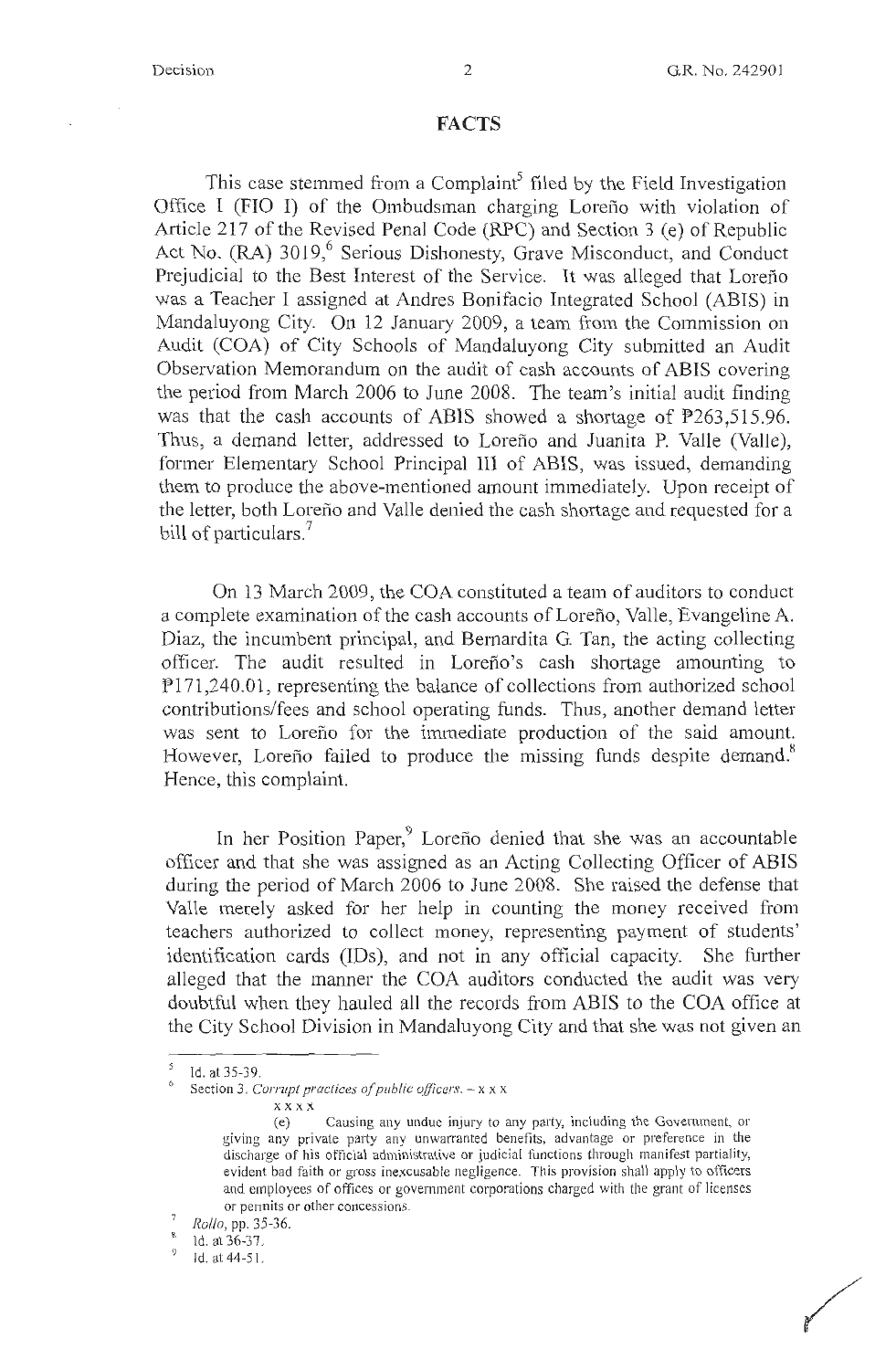opportunity to refute their findings prior to the submission of the final audit report. Loreño maintained that as a teacher, she does not hold cash on a daily basis and was never designated to carry the responsibility of accounting money, nor was she involved in the disbursement of the Maintenance and Other Operating Expenses (MOOE). Thus, she prayed that the instant administrative complaint against her be dismissed.<sup>10</sup>

## **RULING OF THE OFFICE OF THE OMBUDSMAN**

In a Decision<sup>11</sup> dated 28 June 2016, the Ombudsman found Loreño guilty of Serious Dishonesty, Grave Misconduct, and Conduct Prejudicial to the Best Interest of the Service, and imposed the ultimate penalty of dismissal from service with the accessory penalties of cancellation of civil service eligibility, forfeiture of retirement benefits, and perpetual disqualification to hold public office.<sup>12</sup> It ruled that Loreño was an accountable officer, because she was designated as Acting Collecting Officer of ABIS, tasked to receive money from school collections.<sup>13</sup> That according to the COA auditors, Lorefio failed to deposit all her collections during the period of April 2007 to May 2008, in violation of Sections 69,<sup>14</sup> 111,<sup>15</sup> and  $112^{16}$  of Presidential Decree No. (PD) 1445.<sup>17</sup> Loreño's Motion for Reconsideration<sup>18</sup> was denied in an Order<sup>19</sup> dated 16 January 2017.

- (3) Pending remittance to the proper treasury, collecting officers may temporarily deposit collections received by them with any treasury, subject to regulations of the Commission.
- (4) The respective treasuries of these agencies shall in turn deposit with the proper government depository the full amount of the collections not later than the following banking day.

(1) The accounts of an agency shall be kept in such detail as is necessary to meet the needs of the agency and at the same time be adequate to furnish the information needed by fiscal or control agencies of the government.

 $10$  Id. at 45-50.

<sup>&</sup>lt;sup>11</sup> Id. at 61-70.

 $\frac{12}{13}$  Id. at 69.

 $13$  Id. at 65-66.

Section 69. *Deposit of Moneys in the Treasury*.

<sup>(</sup>I) Public officers authorized to receive and collect moneys arising from taxes, revenues, or receipts of any kind shall remit or deposit intact the full amounts so received and collected by them to the treasury of the agency concerned and credited to the particular accounts to which the said moneys belong. The amount of the collections ultimately payable to other agencies of the government shall thereafter be remitted to the respective treasuries of these agencies, under regulations which the Commission and the Department (Ministry) of Finance shall prescribe.

<sup>(2)</sup> When the exigencies of the service so require, under such rules and regulations as the Commission and the Department (Ministry) of Finance may prescribe, postmasters may be authorized to use their collections to pay money orders, telegraphic transfers and withdrawals from the proper depository bank whenever their cash advance funds for the purpose have been exhausted. The amount of collections so used shall be restored upon receipt by the postmaster of the replenishment of his cash advance.

<sup>&</sup>lt;sup>15</sup> Section 111. *Keeping of Accounts*.

<sup>(2)</sup> The highest standards of honesty, objectivity and consistency shall be observed in the keeping of accounts to safeguard against inaccurate or misleading information.

<sup>&</sup>lt;sup>16</sup> Section 112. *Recording of Financial Transactions*. Each government agency shall record its financial transactions and operations conformably with generally accepted accounting principles and in accordance with pertinent laws and regulations.

<sup>17</sup>Government Auditing Code of the Philippines. <sup>18</sup>*Rollo,* pp. 72-77.

<sup>&</sup>lt;sup>19</sup> Penned by Graft Investigation and Prosecution Officer III Bonifacio G. Mandrilla, id. at 78-81.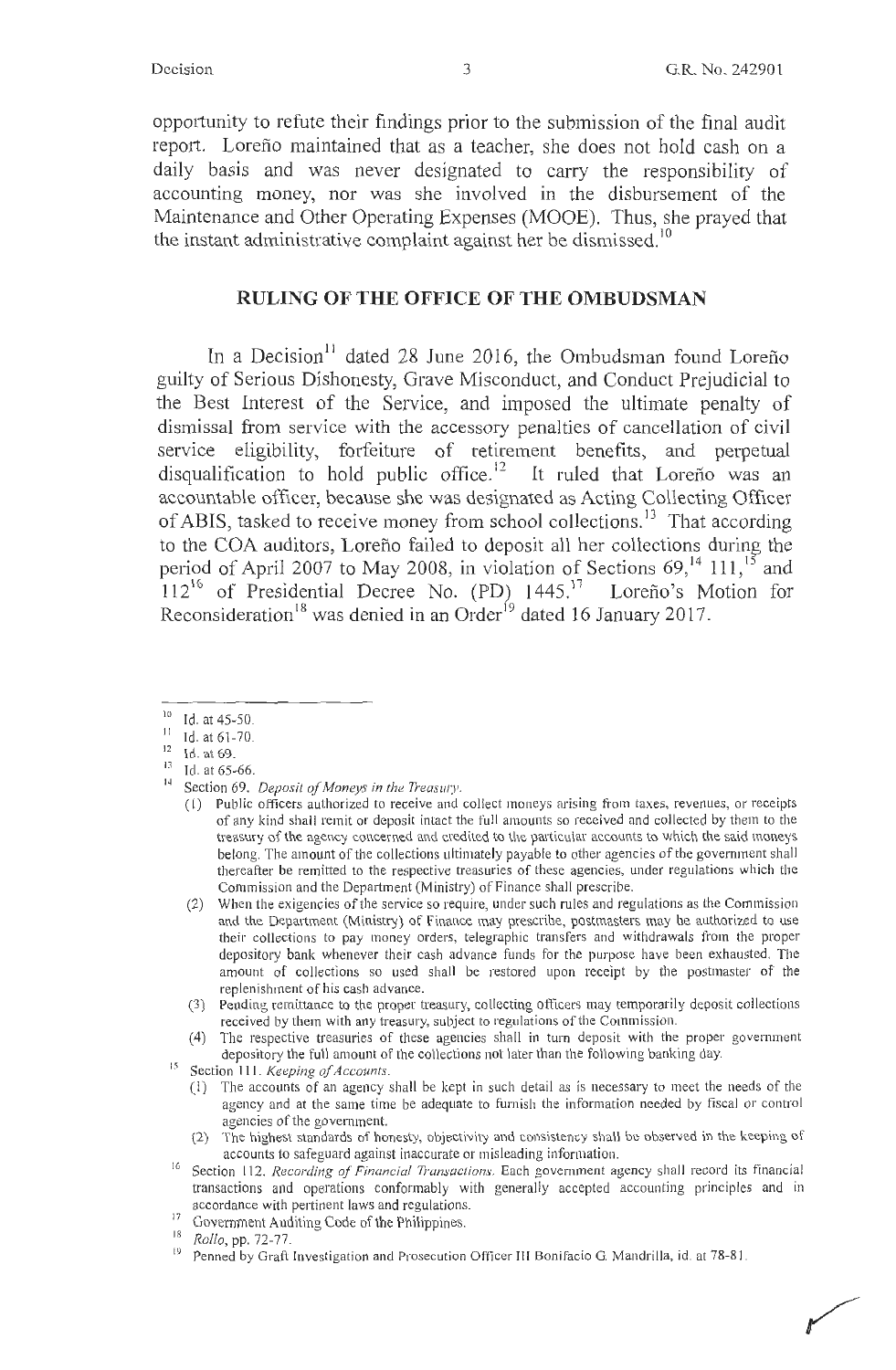Aggrieved, Lorefio filed a Petition for Review with Application for Temporary Restraining Order and/or Writ of Preliminary Injunction<sup>20</sup> before the CA and argued that the Ombudsman erred in ruling that she was an accountable officer under the law and that the alleged shortage of money was not supported by substantial evidence.

#### **RULING OF THE CA**

In a Resolution<sup>21</sup> dated 11 January 2018, the CA denied the petition and affirmed the assailed Decision of the Ombudsman. It held that Lorefio falls within the definition of an accountable officer under PD 1445, as she was the Acting Collecting Officer of ABIS in charge of collecting, among others, identification and graduation fees. In addition, Lorefio was bonded in accordance with PD 1445, which is only required for accountable officers. Therefore, her failure to deposit her collections and submit the required reports are in contravention of the established rules and regulations in keeping of accounts and recording of transactions. Loreño's failure or inability to produce the alleged shortage constituted a *prima facie* evidence that she used the missing funds for her personal gain.<sup>22</sup>

Lorefio moved for reconsideration<sup>23</sup> but was denied in a Resolution<sup>24</sup> dated 18 October 2018. Hence, this petition.

#### **ISSUES**

(1) Whether or not the CA erred in finding Loreño as an accountable officer as defined under the law.

(2) Whether or not the CA erred in finding Lorefio guilty of Serious Dishonesty, Grave Misconduct, and Conduct Prejudicial to the Best Interest of the Service.

## **ARGUMENTS OF THE PETITIONER**

In support of her petition, Loreño reiterated that she is not an accountable officer, as erroneously found by both the Ombudsman and the CA. Her official designation in ABIS was Teacher I, thus, her duties does not include possession or custody of government funds or property. However, she admitted that as an additional duty, she was tasked by Valle, the school principal, to collect payments mainly for the cost of the school IDs from the students. Lorefio also maintained that her duty was merely to

 $\frac{20}{21}$  Id. at 82-93.<br>
1d. at 21-24.

 $\frac{22}{23}$  Id. at 22-23.<br>
Id. at 27-30.

 $24$  Id. at 26.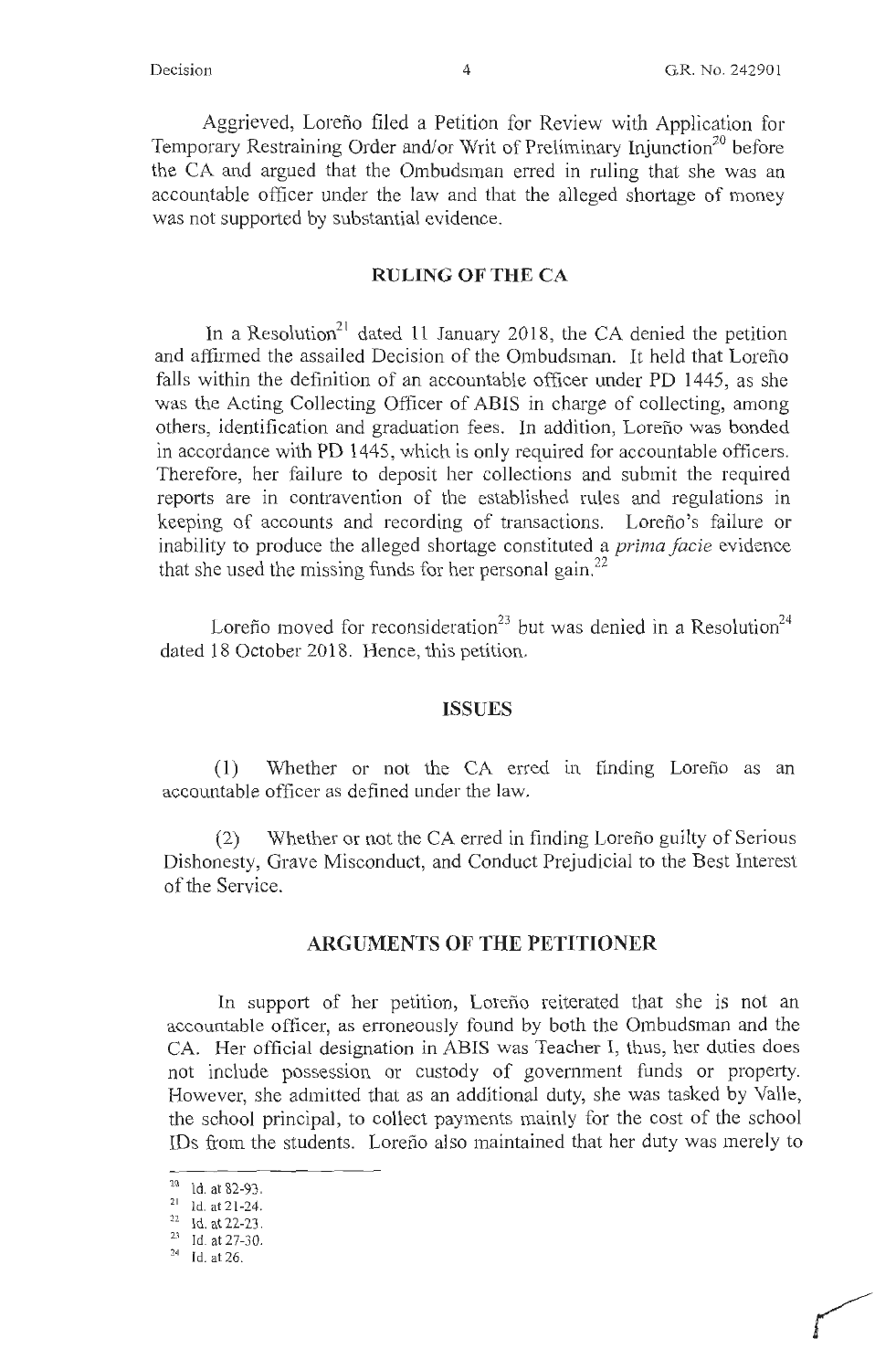collect the said funds, count them, and turn it over to Valle, who was primarily responsible for the safekeeping and custody of the collected funds<sup>25</sup>

Further, Lorefio insisted that there was no substantial evidence to prove that she incurred the shortage of  $P171,240.01$ . According to her, the alleged shortage was based on assumption, conjectures and utterly devoid of factual or legal basis.<sup>26</sup> The circumstances surrounding the audit was highly irregular as there was no actual cash count conducted by the auditors and there was no face-to-face discussion between her and the said auditors. She also claimed that the records pertaining to the subject audit were brought outside of ABIS and the COA auditors did not issue any acknowledgment receipt.<sup>27</sup> She likewise denied receiving the amount of  $\overline{P5,587,297.65}$ , as stated in the demand letter. The said amount does not represent actual cash received by her, but "DO Downloaded Funds".<sup>28</sup>

Lastly, Lorefio denied that she committed serious dishonesty, grave misconduct, and conduct prejudicial to the best interest of the service. The basis of the administrative complaint against her was anchored on the premise that she was an accountable officer and that she incurred a shortage during the COA audit. Unfortunately, the Ombudsman failed to prove by substantial evidence such claims.<sup>29</sup> Thus, she prayed that the Resolutions of the CA be set aside and that the instant complaint be dismissed.

## **ARGUMENTS OF THE RESPONDENT**

In its Comment<sup>30</sup> to the instant petition, the Ombudsman stressed that there was substantial evidence to hold Lorefio liable for serious dishonesty, grave misconduct, and conduct prejudicial to the best interest of the service. Contrary to Lorefio's claim that there was no factual or substantial basis to hold her liable for the alleged shortage of  $P171,240.01$ , the records reveal otherwise.<sup>31</sup> As found by the COA auditors, as the Acting Collecting Officer, Lorefio was mandated to faithfully comply with the provisions of PD 1445 with regard to the keeping of accounts, recording of transactions, and depositing all her collections.<sup>32</sup>

Also, Loreno's claim that the COA audit was irregular and seriously flawed has no basis, as she failed to specify her legal basis. Hence, the COA findings remain lawful, regular, and conclusive as to their contents.<sup>33</sup>

 $\frac{25}{26}$  Id. at 10-11.<br>  $\frac{26}{27}$  Id. at 12.

<sup>&</sup>lt;sup>28</sup> Id. at 9-10.<br><sup>29</sup> Id. at 12-13.<br><sup>30</sup> Id. at 111-125.<br><sup>31</sup> Id. at 119.

 $\frac{32}{33}$  Id. at 121-122.<br> $\frac{33}{10}$  Id. at 119-120.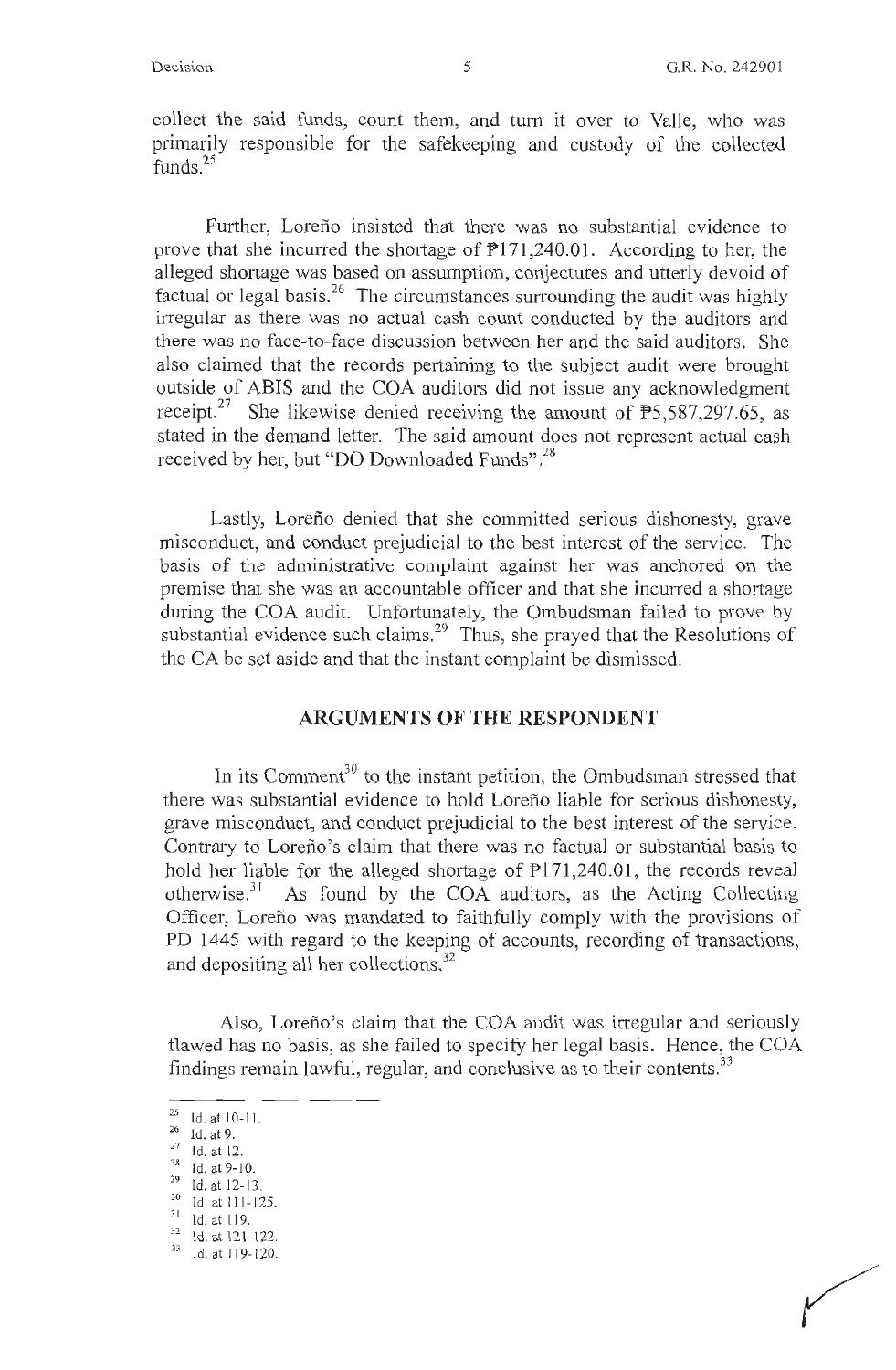Therefore, her failure to account for the shortage and to produce it upon demand, and her understating the amounts she collected for the IDs in the official receipts are all indicative of a lack of honesty, integrity and probity as an accountable officer.<sup>34</sup>

#### **RULING OF THE COURT**

The petition is bereft of merit.

It must be noted at the outset that the jurisdiction of the Court in a petition for review under Rule 45 of the Revised Rules of Court is limited only to reviewing errors of law, not of fact. A question of law arises when there is doubt as to what the law is on a certain set of facts, while there is a question of fact when the doubt arises as to the truth or falsity of the alleged facts. For a question to be one of law, the same must not involve an examination of the probative value of the evidence presented by the litigants or any of them. The resolution of the issue must solely rely on what the law provides on the given set of circumstances. Once it is clear that the issue invites a review of the evidence presented, the question posed is one of fact.<sup>35</sup> In this case, the issues raised by Loreño are substantially factual, as it requires a re-examination of the evidence presented.

In the case at the bar, the Ombudsman found Lorefio guilty of Serious Dishonesty, Grave Misconduct, and Conduct Prejudicial to the Best Interest of the Service, which was affirmed by the CA.

Dishonesty has been defined as the concealment or distortion of truth, which shows lack of integrity or a disposition to defraud, cheat, deceive, or betray, or intent to violate the truth.<sup>36</sup> Dishonesty becomes serious when it is qualified by any of the circumstances under Section 3 of the Civil Service Commission Resolution No. 06-0538, $37$  to wit:

Section 3. Serious Dishonesty. The presence of any of one of the following attendant circumstances in the commission of the dishonest act would constitute the offense of Serious Dishonesty:

- a. The dishonest act causes serious damage and grave prejudice to the government.
- b. The respondent gravely abused his authority in order to commit the dishonest act.
- **c. Where the respondent is an accountable officer, the dishonest act directly involves property, accountable forms or money for which he is directly accountable and the respondent shows an intent to commit material gain,**

<sup>&</sup>lt;sup>34</sup> Id. at 121.<br><sup>35</sup> See *Javelosa v. Tapus*, G.R. No. 204361, 4 July 2018.

<sup>&</sup>lt;sup>36</sup> See *Office of the Ombudsman v. Saligumba*, G.R. No. 212293, 15 June 2020. Issued on 4 April 2006.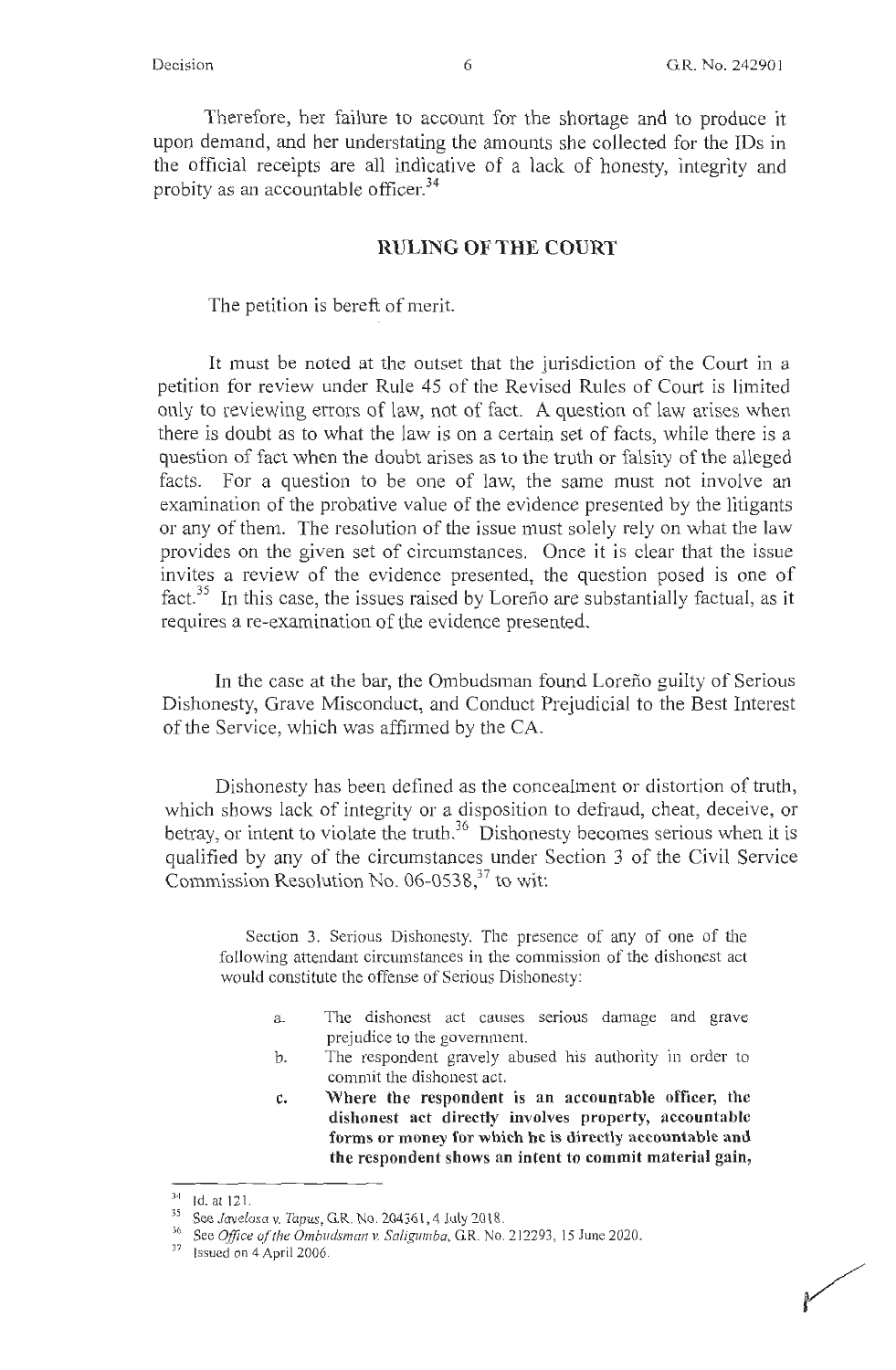#### **graft and corruption.**

- d. The dishonest act exhibits moral depravity on the part of the respondent.
- e. The respondent employed fraud and/or falsification of official documents in the conunission of the dishonest act related to his/her employment.
- f. The dishonest act was committed several times or in various occasions.
- g. The dishonest act involves a Civil Service examination, irregularity or fake Civil Service eligibility such as, but not limited to, impersonation, cheating and use of crib sheets.
- h. Other analogous circumstances. (Emphasis ours)

Meanwhile, Grave Misconduct is defined as the transgression of some established and definite rule of action, more particularly, unlawful behavior or gross negligence by a public officer coupled with the elements of corruption, willful intent to violate the law or disregard established rules.<sup>38</sup>

Lastly, Conduct Prejudicial to the Best Interest of the Service deals with a demeanor of a public officer which "tarnished the image and integrity of his/her public office."<sup>39</sup>

Under Section 46 (A) of the Revised Rules on Administrative Cases in the Civil Service, the penalty for the grave offenses of Serious Dishonesty and Grave Misconduct is dismissal for the first offense. While under Section 46 (B) of the same Rules, the penalty for conduct prejudicial to the best interest of the service is suspension for six  $(6)$  months and one  $(1)$  day to one (1) year for the first offense and dismissal from service for the second offense.

After a careful review of the records of the case, the Court finds that the offenses charged against Loreño have been substantially proven. Substantial evidence is such relevant evidence which a reasonable mind might accept as adequate to support a conclusion, even if other minds equally reasonable might conceivably opine differently.<sup>40</sup>

An accountable officer under Article 217 of the RPC must receive money or property of the government which he is bound to account for. It is the nature of the duties of, not the nomenclature used for, or the relative significance of the title to, the position, which controls in that determination.<sup>41</sup> Furthermore, there is a requirement for an accountable officer to be bonded, pursuant to Section 101 of PD 1445, to wit:

<sup>&</sup>lt;sup>38</sup> See *First Great Ventures Loans, Inc. v. Mercado*, A.M. No. P-17-3773, 1 October 2019.<br><sup>39</sup> See *Fajardo v. Corral*, 813 Phil. 149 (2017).

<sup>40</sup> Id. at 156.

<sup>4</sup> <sup>1</sup>*Rueda, Jr. v. Honorable Sancliganbayan,* 400 Phil. 142 (2000), citing *Tanggote v. Sancliganbayan,* 306 Phil. 302 ( 1994). *(*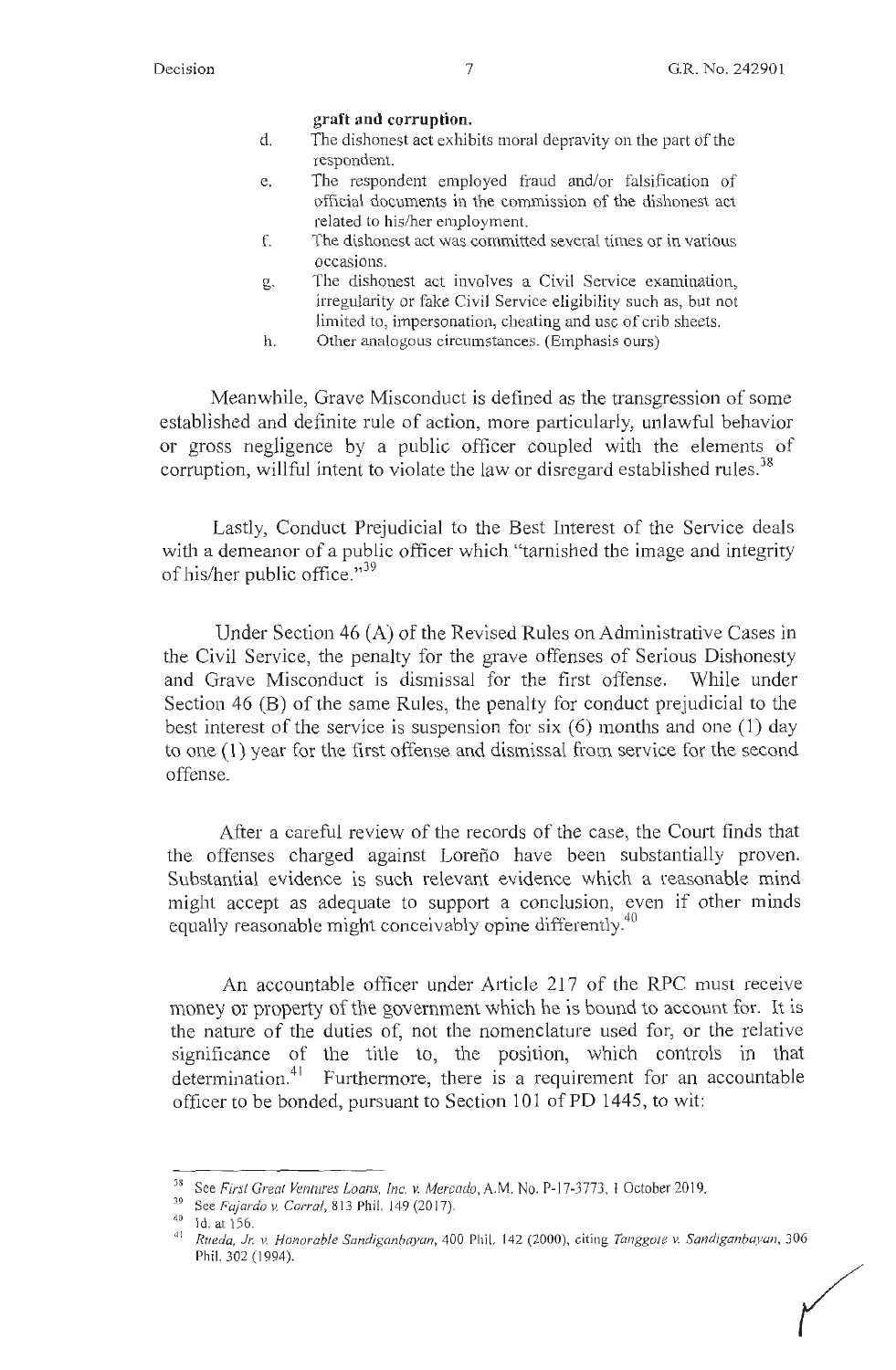Section 101. *Accountable Officers; Bond Requirement.* 

1. Every officer of any government agency whose duties permit or require the possession or custody of govermnent funds or property shall be accountable therefor and for the safekeeping thereof in conformity with law.

2. Every accountable officer shall be properly bonded in accordance with law.

In the case at bar, the COA auditors have sufficiently established that Loreño was an accountable officer within the contemplation of the law, as she was designated as Acting Collecting Officer of ABIS and was bonded in the amount of P45,000.00 under Risk No. DIIC-07-08-288 dated 30 August 2007 effective 24 July 2007 to 23 July 2008.<sup>42</sup> To absolve herself from liability, Lorefio denied the allegation that she was an accountable officer. However, in her petition, Lorefio admitted that as an additional duty, the school principal tasked her to collect payments for the costs of school IDs from the students. She would like this Court to believe that the only purpose of such designation was to count the monies collected and turn it over to the school principal, who was primarily responsible for the safekeeping and custody of the funds. Unfortunately, the records reveal otherwise. Denial is inherently a weak defense. $43$ 

As found by the Ombudsman, the Report of Cash Examination shows that the Balance per Financial Rep01t for the School Year **(SY)** 2006-2007 is P9,958.99. Under Statement of Accountability of the same cash examination, during the period of 16 April 2007 to 30 May 2008, Lorefio collected a total of P9,803,353.80. Deducting the credits of accountability of  $P8,830,801.02$  and cash in bank of  $P811,271.76$ , Loreno incurred a shortage of  $P171,240.01$ . Her failure to account the discrepancy in her collections and her inability to return the said amount upon demand from the COA auditors, constitute a *prima facie* evidence that she appropriated the money to herself. Lorefio also violated the rules in keeping of accounts and recording of transactions when she failed to submit the reports as required by law.<sup>44</sup> Therefore, the Court finds that the evidence presented was sufficient to prove that Loreño was guilty of the offenses charged against her.

On a final note, it must be stressed that serious offenses, such as Grave Misconduct and Serious Dishonesty, have always been and should remain anathema in the civil service. They inevitably reflect on the fitness of a civil servant to continue in office. When an officer or employee is disciplined, the object sought is not the punishment of such officer or employee, but the improvement of public service and the preservation of the

<sup>42</sup>*Rollo,* p. 65. 43 *Executive Judge Eduarte v. !bay,* <sup>72</sup> 1 Phil.2(2013).

<sup>44</sup>*Rollo,* pp. 66-69.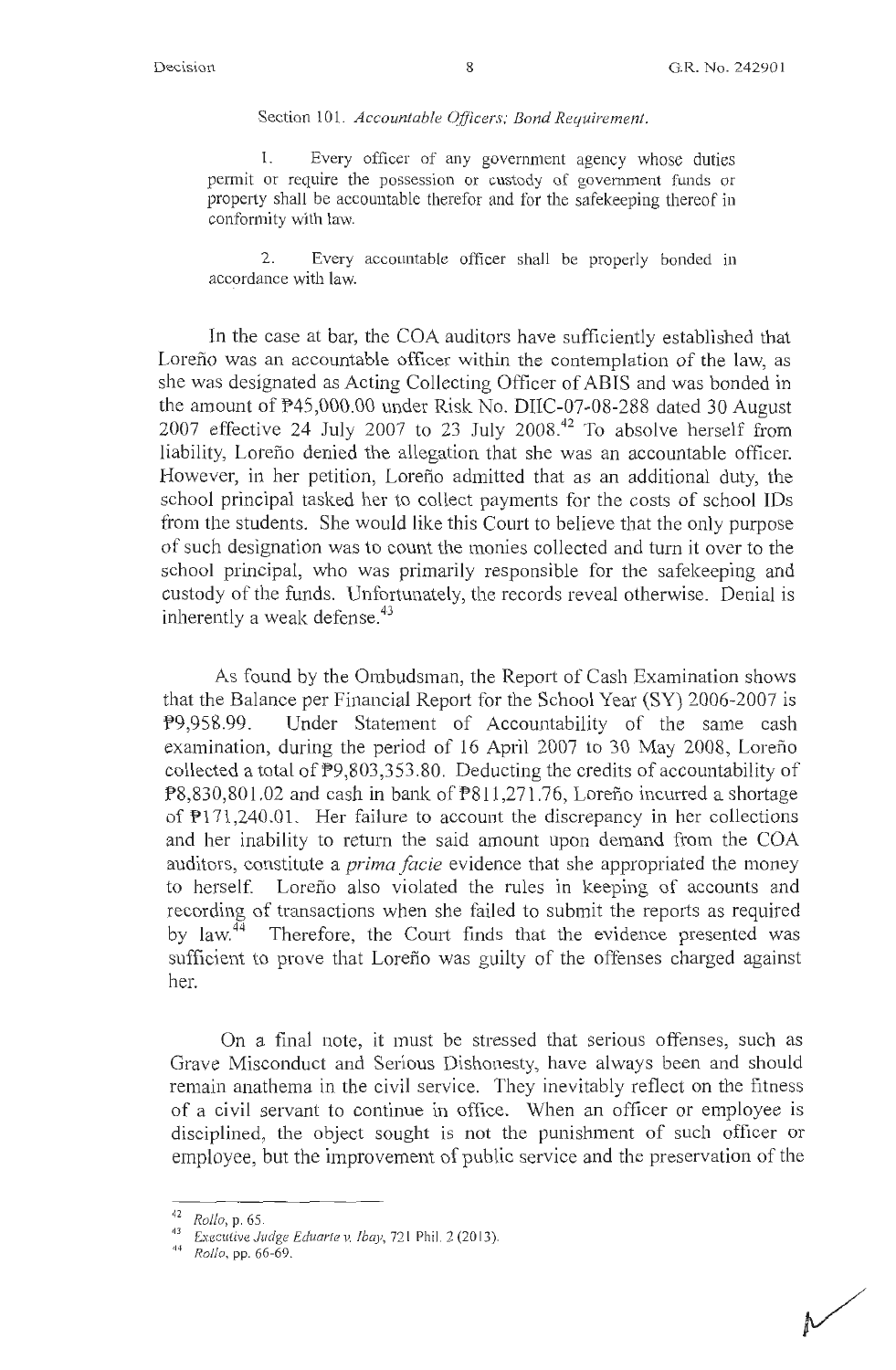public's faith and confidence in the government. Indeed, public office is a public trust.<sup>45</sup>

**WHEREFORE,** the instant petition is **DENIED.** The Resolutions dated 11 January 2018 and 18 October 2018 of the Court of Appeals in CA-G.R. SP No. 149987, which upheld the Decision dated 28 June 2016 of the Office of the Ombudsman in OMB-C-A-1 5-0318, are hereby **AFFIRMED.**  Petitioner Ma. Luisa R. Lorefio is **DISMISSED** from service for Serious Dishonesty, Grave Misconduct, Conduct Prejudicial to the Best Interest of the Service, with cancellation of her civil service eligibility; forfeiture of retirement and other benefits, except accrued leave credits, if any; perpetual disqualification from re-employment in any government agency or instrumentality, including government-owned and controlled corporation or government financial institution; and barred from taking civil service examinations.

**SO ORDERED.** 

 $\sim$ **EDGARtO L. DELOS SANTOS** 

Associate Justice

<sup>45</sup>*Office of the Ombudsman-Mindanao v. Martel and GuiPiares,* 806 Phil. 649, 666(2017), citing *Medina v. Commission on Audit,* 567 Phil. 649, 665 (2008).